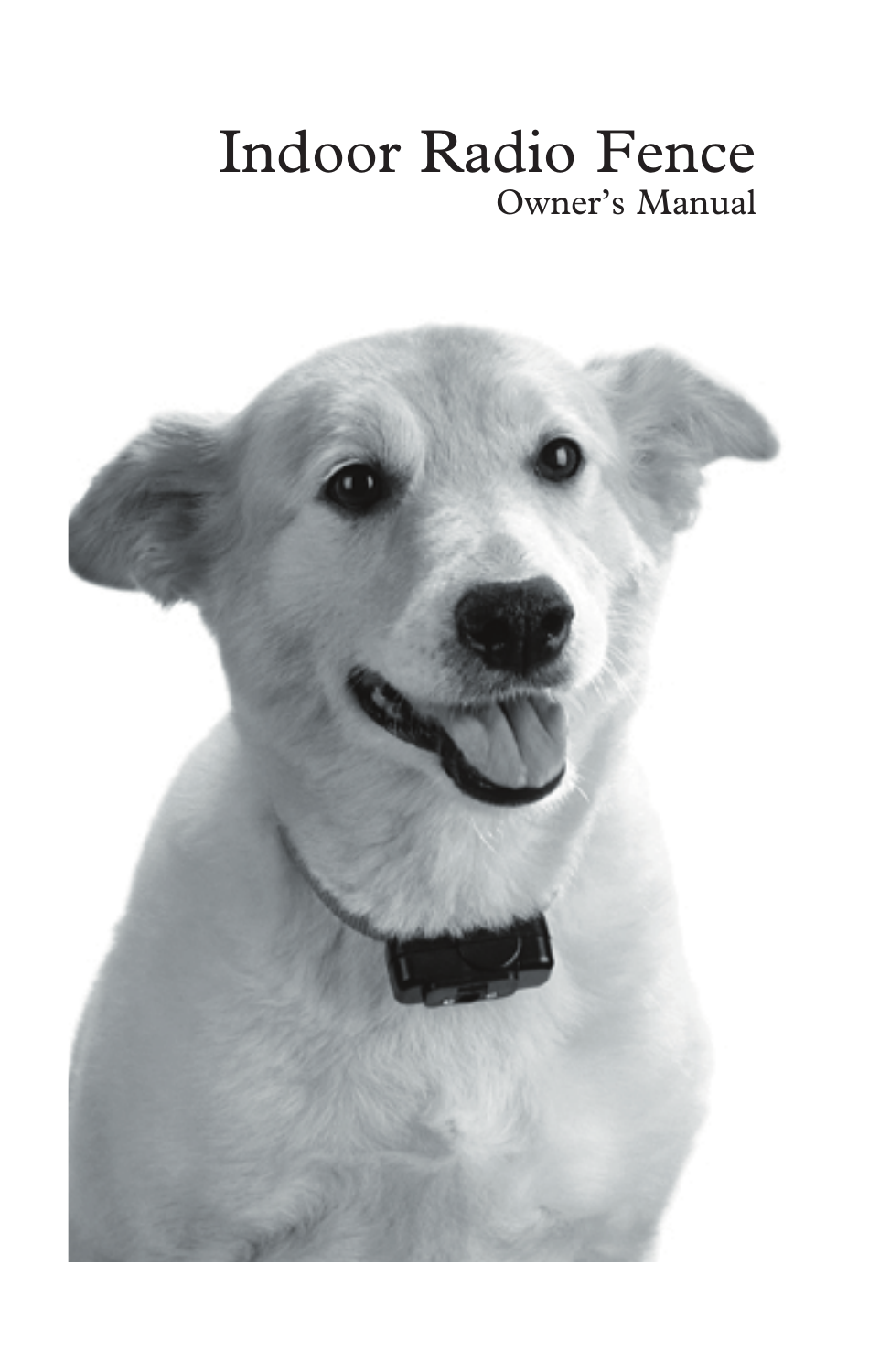How it works:

The Indoor Radio Fence is a simple to operate system designed to keep pets away from a designated area specified by the user. The system can be used to keep you pet away from a certain room, away from a sofa, table top, etc., by simply placing the transmitter near the doorway or under the sofa. Although the transmitter is designed for indoor use, it can be used in the garage or under a covered patio where a 110 outlet is accessible.

Caution: To avoid the risk of electrical shock and damage to the transmitter - Do not use on wet surfaces, in damp or wet locations, or around swimming pools. Do not expose to rain or snow to avoid damage to the unit.

- 1. Components:
- Receiver (optional)
- Transmitter
- Adaptor
- Owners Manual

## 2. Operating the receiver

Assemble Collar. Measure your pet's neck, mark the appropriate length, making sure you leave enough slack for the probes and any growth your pet may experience. Trim the excess off collar.

Seal the edge of the cut by taking a match or lighter along the frayed edge.

When threading your strap through the clasp, loop the collar through the clasp exactly like the illustrations above.

Installing batteries in receiver. Install one 6 volt battery observing proper polarity. Reinstall lid a tighten both screws securely.



Note: It is important to check your batteries to insure proper operation of your system. Battery life will vary depending on how often your pet tests the system and receives a correction.

Placing the receiver on your pet

Place the receiver collar on your pet directly beneath the neck. Attach securely enough that the probes make contact with the skin. You should be able to fit one finger between the probes and your pet's neck.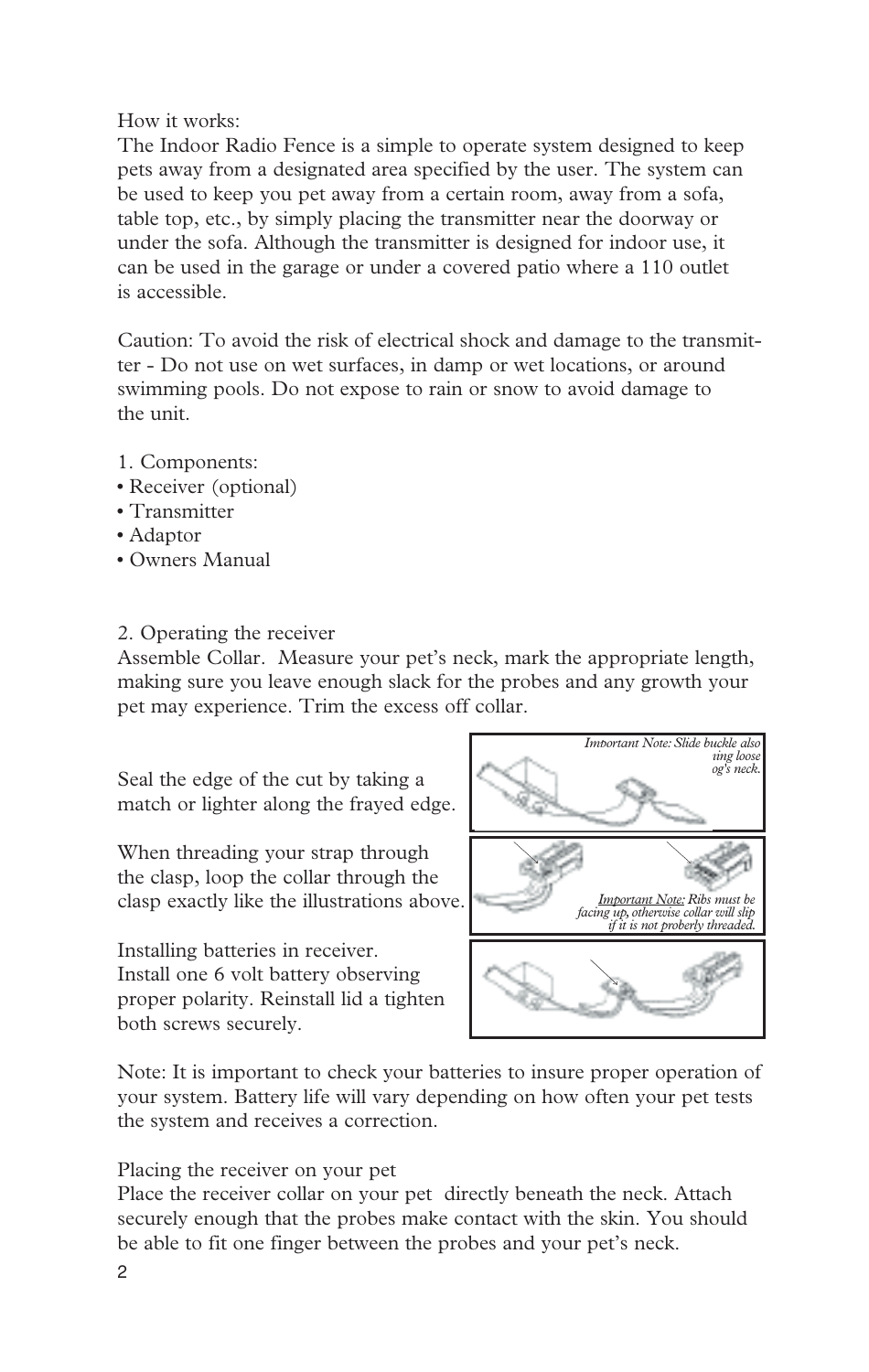3. Installing the Indoor Radio Fence Transmitter

The transmitter can be placed laying flat on a surface or hung on a wall. If hanging the transmitter on a wall the signal becomes very directional The signal is strongest directly in front of and directly behind the unit. It is the weakest to the side of the unit.

#### Do not

- Hang unit on a metal wall
- Place transmitter on metal surfaces
- Place near large metal objects such as refrigerators, washers, etc.
- Place near audio speakers

Note: Metal objects can alter the magnetic field and change the transmitting range. The effect on the range depends on the size and shape of the objects. The metal objects can also change the beep and the shock ratio. A slight reduction in the transmission range will also occur when the transmitter is placed on concrete floor due to the steel mesh underneath.

Optimum range is achieved when the transmitter is placed on a non conductive surface, i.e, wood floor or table. A range in excess of over 10 ft. can be achieved when using this surface.

#### Operating the transmitter

To turn the transmitter on, plug the adaptor into the wall and connect the other end of the adaptor into the transmitter. Rotate the ON/OFF dial clockwise until it clicks. The red LED light will glow when powered.

### Adjusting the range

The range adjustment dial (also ON/OFF switch) determines the distance from the boundary that the receiver will pick up the signal. The range is adjustable from 2 feet to over 10 feet depending on the surface the transmitter is on. Adjusting the dial to the right will increase the signal range. With the dial range turned all the way to the right, hold the receiver with the probes pointing straight up. At a distance of about 3 to 4 feet away from the transmitter you should hear the correction sound. Start backing away from the transmitter. The correction sound will change to a warning sound (rapid beeping) finally there will be no sound at all. This determines your maximum effective range in this surrounding. If the range is too far, turn the adjustment dial to the left. Repeat this process until you achieve your desired range.

Note: To avoid receiving a static shock, do not to touch the probes during this step.